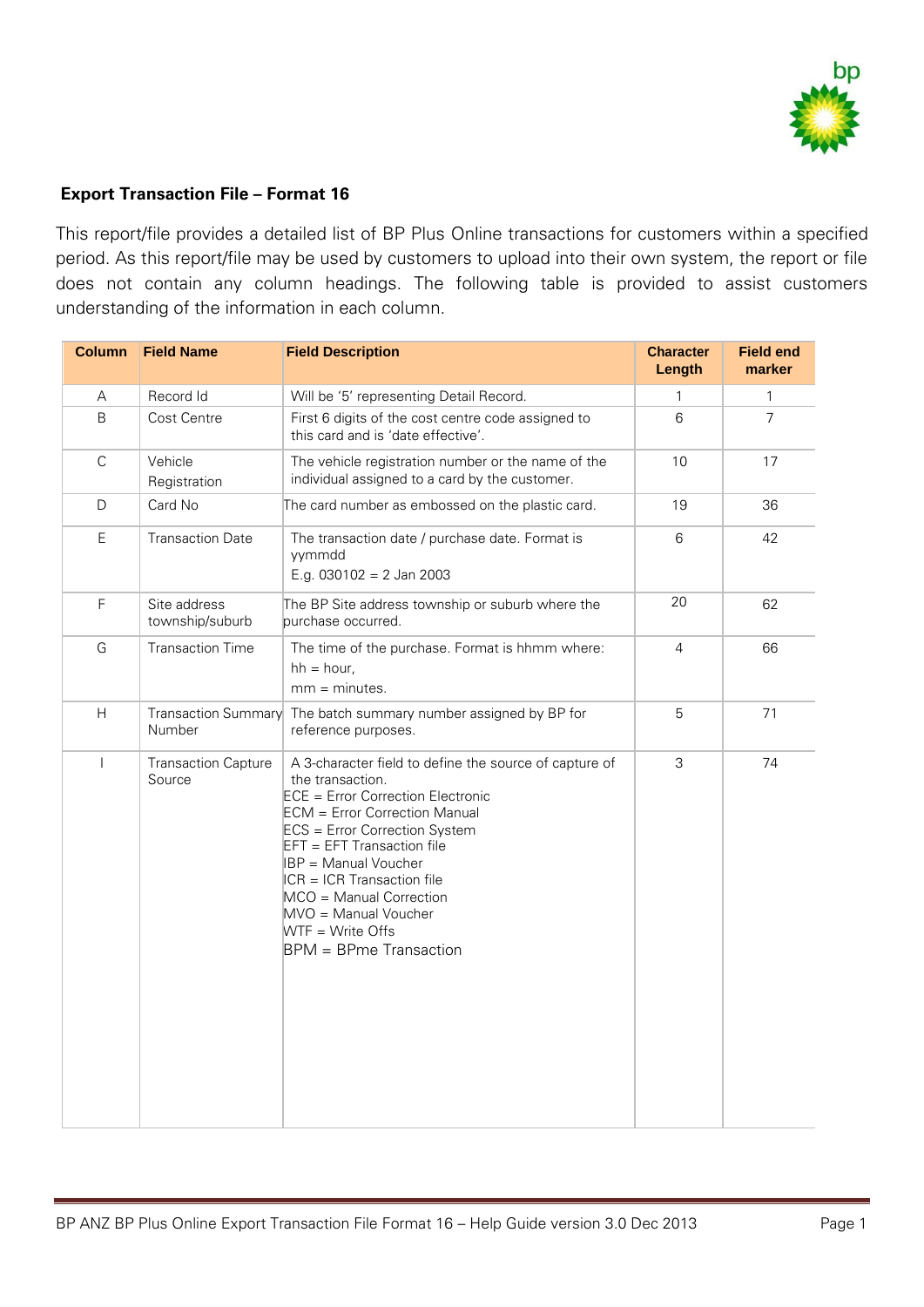

| <b>Column</b> | <b>Field Name</b>             | <b>Field Description</b>                                                                                                                                                                                                                                                                                                                                            | <b>Character</b><br>Length | <b>Field end</b><br>marker |
|---------------|-------------------------------|---------------------------------------------------------------------------------------------------------------------------------------------------------------------------------------------------------------------------------------------------------------------------------------------------------------------------------------------------------------------|----------------------------|----------------------------|
| J             | Transaction Capture<br>method | The transaction collection or capture method.<br>$A = Card$ Fee - charge to Account<br>$B = EFTPOS$ hand keyed - unsettled<br>$C = EFTPOS$ hand keyed - settled<br>$D = OPT$ swiped - unsettled<br>$H = EFTPOS$ swiped - unsettled<br>$M =$ Manual Voucher<br>$W = B Pme$<br>$X = EFTPOS$ swiped - settled<br>$Y = OPT$ swiped – settled<br>$0 =$ Sundry Adjustment |                            | 75                         |
| K             | Receipt No                    | The BP receipt reference or docket number.                                                                                                                                                                                                                                                                                                                          | 6                          | 81                         |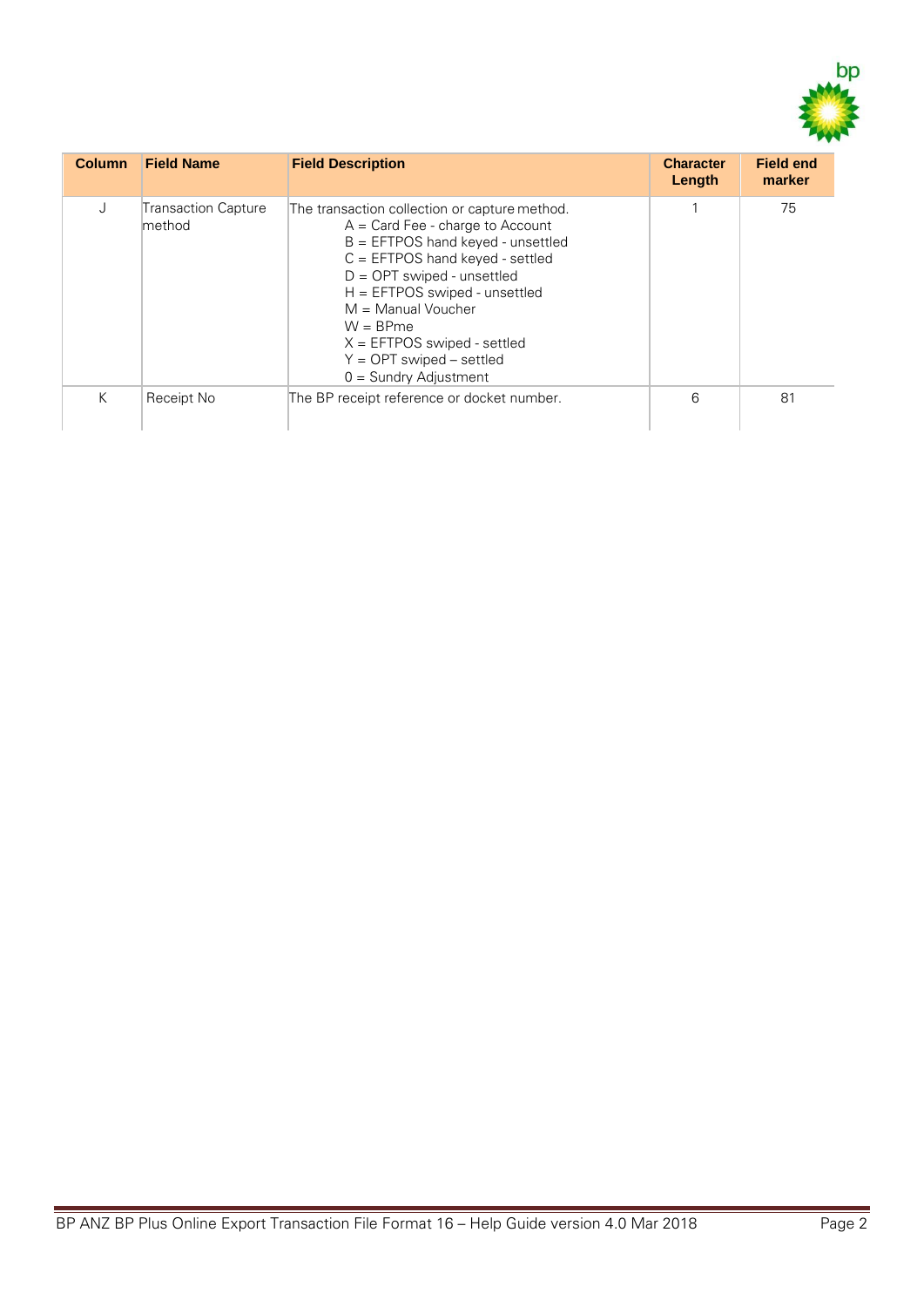

| <b>Column</b> | <b>Field Name</b> | <b>Field Description</b>                                                                                                                                                                                                                                                                                                                                                                                                                                                                                                                                                                                                                                                                                                                                                                                                                                                                                                                             | <b>Character</b><br><b>Length</b> | <b>Field end</b><br>marker |
|---------------|-------------------|------------------------------------------------------------------------------------------------------------------------------------------------------------------------------------------------------------------------------------------------------------------------------------------------------------------------------------------------------------------------------------------------------------------------------------------------------------------------------------------------------------------------------------------------------------------------------------------------------------------------------------------------------------------------------------------------------------------------------------------------------------------------------------------------------------------------------------------------------------------------------------------------------------------------------------------------------|-----------------------------------|----------------------------|
| L             | Product Code      | This is the BP abbreviated code that corresponds to<br>the product or service purchased.<br>03<br>$=$ Premium<br>04<br>= Autogas<br>$=$ UMS<br>05<br>= AdBlue (packaged)<br>06<br>07<br>$=$ Lube (oil)<br>$=$ Service<br>08<br>09<br>$=$ Parts<br>10<br>$=$ Tyres<br>11<br>= Battery<br>12<br>= Repairs & Maintenance<br>13<br>$=$ Shop<br>= Car Wash<br>14<br>= Accident & Damage<br>15<br>16<br>$=$ Diner<br>18<br>$=$ Premium w 10% Ethanol<br>19<br>= Unleaded w 10% Ethanol<br>20<br>$=$ Opal<br>21<br>= Bottled Gas<br>22<br>Shop GST free<br>$=$<br>Coffee<br>23<br>$=$<br>24<br>$=$ Ultimate<br>$=$ AdBlue<br>26<br>27<br>= Weighbridge<br>29<br>$= 10$ ppm Diesel (G10)<br>= Ultimate Diesel<br>30<br>90<br>= Sundry Adjustment No GST<br>Dishonour Fee<br>91<br>$=$<br>92<br>= Report Fee<br>93<br>= Credit Card Service Fee<br>94<br>= Sundry Adjustment<br>95<br>= Monthly Card Fee<br>= Card Issue Fee<br>96<br>= Transaction Fee<br>99 | $\overline{2}$                    | 83                         |
| M             | Odometer          | The Odometer reading as specified/entered at point-of-<br>sale.                                                                                                                                                                                                                                                                                                                                                                                                                                                                                                                                                                                                                                                                                                                                                                                                                                                                                      | 10                                | 93                         |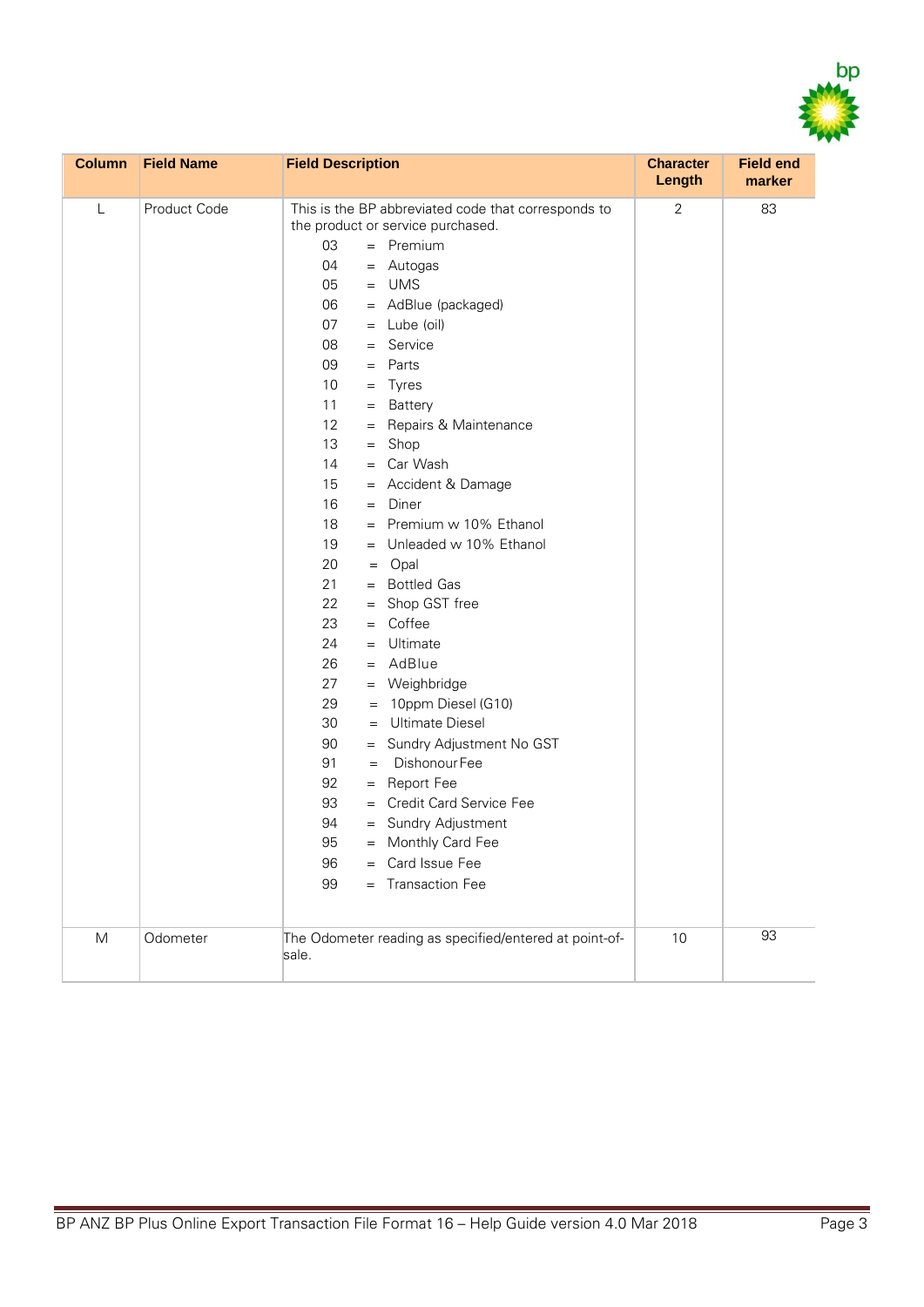

| <b>Column</b> | <b>Field Name</b>                   | <b>Field Description</b>                                                                                                                                                                                                                | <b>Character</b><br>Length | <b>Field end</b><br>marker |
|---------------|-------------------------------------|-----------------------------------------------------------------------------------------------------------------------------------------------------------------------------------------------------------------------------------------|----------------------------|----------------------------|
| N             | <b>CPL Price</b>                    | Customer Unit price for Fuel products in whole CPL<br>inclusive of GST. For Non fuel & non-purchase<br>transactions, display the Customer Value.                                                                                        | 8                          | 101                        |
|               |                                     | Includes a leading + or - weighting                                                                                                                                                                                                     |                            |                            |
|               |                                     | E.g. +0009290 = $92.9¢$ (non fuel)                                                                                                                                                                                                      |                            |                            |
|               |                                     | No decimal point                                                                                                                                                                                                                        |                            |                            |
|               |                                     | For non fuel items pick up the Customer Value<br>price, which is to be displayed in cents eg<br>"\$25.00" would be displayed as "+0002500"                                                                                              |                            |                            |
| $\circ$       | Litres                              | The quantity / volume in litre(s) and implied two<br>decimals for fuel products. The value of 1 is assigned to<br>all Non-Fuel products and non-purchase transactions.                                                                  | 8                          | 109                        |
|               |                                     | Includes a leading + or - weighting                                                                                                                                                                                                     |                            |                            |
|               |                                     | E.g. $+0003858 = 38.58$ litres<br>E.g. for Non Fuel +0000001                                                                                                                                                                            |                            |                            |
| P             | Amount \$ Incl. GST                 | The Invoice Value specified in whole cents, which<br>includes the purchase price, any Transaction Fees,<br>Stamp Duty and applicable GST.                                                                                               | 12                         | 121                        |
|               |                                     | Includes a leading + or - weighting                                                                                                                                                                                                     |                            |                            |
|               |                                     | E.g. $+00000003289 = $32.89$                                                                                                                                                                                                            |                            |                            |
| Q             | Transaction Fee Incl.<br><b>GST</b> | The value of any Transaction Fees applied to this<br>transaction in whole cents and is charged one<br>transaction fee per voucher number (inclusive of GST).                                                                            | 6                          | 127                        |
|               |                                     | Includes a leading $+$ or $-$ weighting                                                                                                                                                                                                 |                            |                            |
|               |                                     | E.g. $+00027 = 0.27¢$                                                                                                                                                                                                                   |                            |                            |
|               |                                     | Note: transaction fee, are place on the first line<br>item only                                                                                                                                                                         |                            |                            |
| $\mathsf{R}$  | Order Number                        | A reference field that may be obtained at the point of<br>sale provided the card is flagged to request this prompt.<br>* For a BPme for BP Plus app-generated transaction,<br>field may contain masked mobile phone (eg<br>"04xxx678"). | 10                         | 137                        |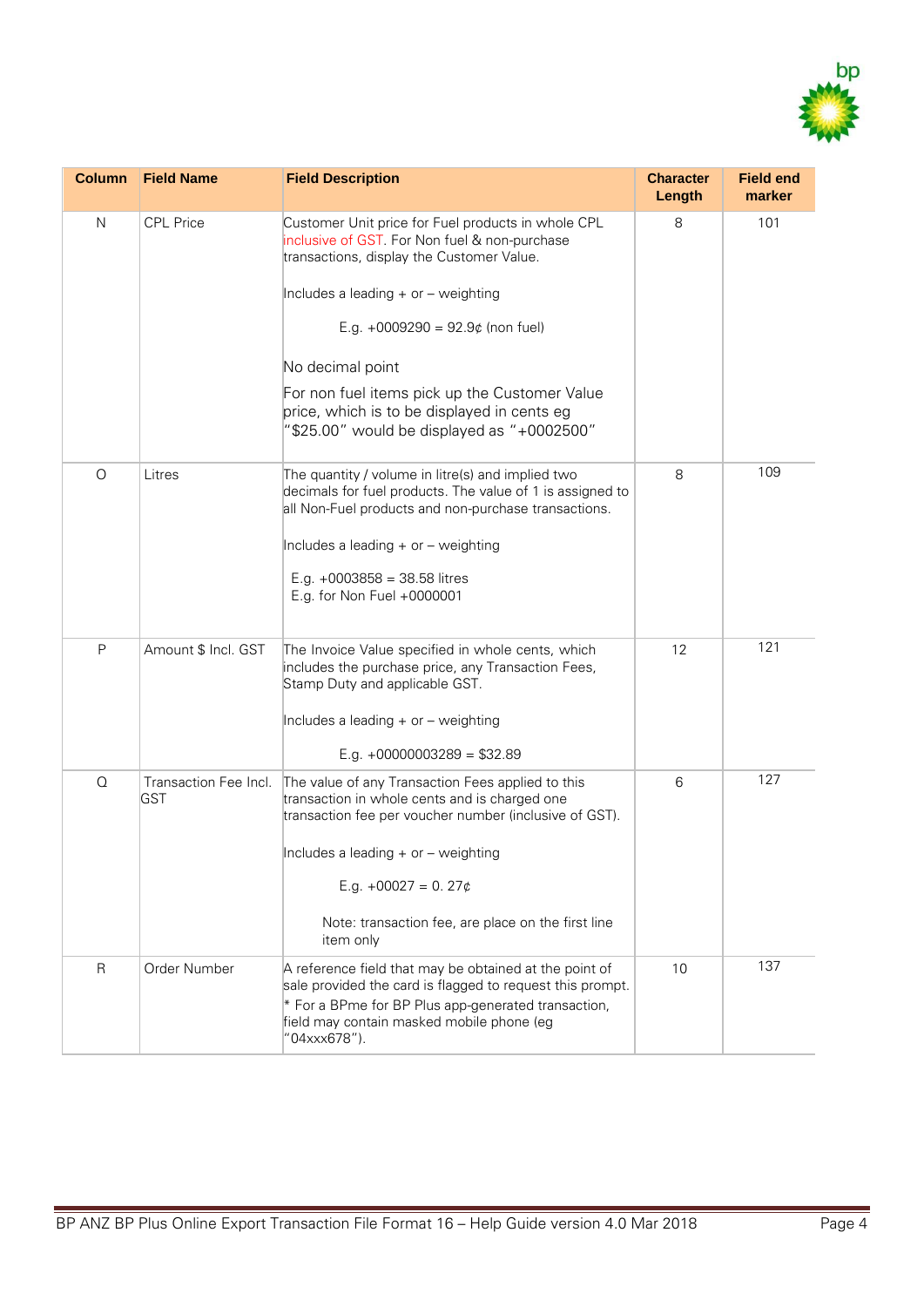

| <b>Column</b> | <b>Field Name</b>     | <b>Field Description</b>                                                                                                                                                                                                                                                                                                                         | <b>Character</b><br>Length         | <b>Field end</b><br>marker |
|---------------|-----------------------|--------------------------------------------------------------------------------------------------------------------------------------------------------------------------------------------------------------------------------------------------------------------------------------------------------------------------------------------------|------------------------------------|----------------------------|
| S             | Reference Number      | The Domestic number assigned to this card by the<br>customer in the BP Plus Online system.                                                                                                                                                                                                                                                       | 8                                  | 145                        |
| $\top$        |                       | Stamp Duty Incl. GST Currently all purchases in the state of Tasmania incur a<br>state levy (inclusive of GST) expressed in whole cents.<br>Includes a leading + or - weighting                                                                                                                                                                  | 6                                  | 151                        |
|               |                       | E.g. $+00010 = 10¢$                                                                                                                                                                                                                                                                                                                              |                                    |                            |
| $\cup$        | Site Number           | The location number assigned to the BP Site.                                                                                                                                                                                                                                                                                                     | $\overline{4}$                     | 155                        |
|               |                       | For non-purchase transactions: Site number should<br>default to 0011                                                                                                                                                                                                                                                                             |                                    |                            |
| $\vee$        | Pricing Method        | Generally the following values:                                                                                                                                                                                                                                                                                                                  | $\mathbf{1}$                       | 156                        |
|               |                       | = transaction is priced at Pump Price<br>P<br>Blank = all other pricing methods for the transaction.                                                                                                                                                                                                                                             |                                    |                            |
| W             | Fleet Id              | A reference field that may be obtained at the point of<br>sale provided the card is flagged to request this prompt.<br>* For a BPme for BP Plus app-generated transaction, if<br>no Fleet ID provided field may contain driver initials (eg<br>"D L") OR masked mobile phone (eg "04xxx678").                                                    | 10                                 | 166                        |
| X             | Driver Id             | If prompted this field may be supplied by the client at<br>the time of purchase, entered by the site operator and<br>captured on the transaction record, which is processed<br>and stored in BP Plus Online.<br>* For a BPme for BP Plus app-generated transaction, if<br>no Driver ID provided field may contain driver initials<br>(eg "D L"). | 8                                  | 174                        |
| Y             | Vehicle Id            | A reference field that may be obtained at the point of<br>sale provided the card is flagged to request this prompt.<br>* For a BPme for BP Plus app-generated transaction, if<br>no Vehicle ID provided field may contain driver initials<br>(eg "D L") OR masked mobile phone (eg "04xxx678").                                                  | 12                                 | 186                        |
| Z             | Cost Centre           | Cost Centre that is allocated to the card.                                                                                                                                                                                                                                                                                                       | 10<br>(right)<br>padded<br>spaced) | 196                        |
| AA            | <b>Attention Flag</b> | This is set to "1" if the BP Site Operator felt there was<br>something unusual about the purchase being made. If<br>the transaction is OK, this field will contain "0".                                                                                                                                                                          | 1                                  | 197                        |
| AB            | Site Name             | The name of the site where the purchase occurred.                                                                                                                                                                                                                                                                                                | 40                                 | 237                        |